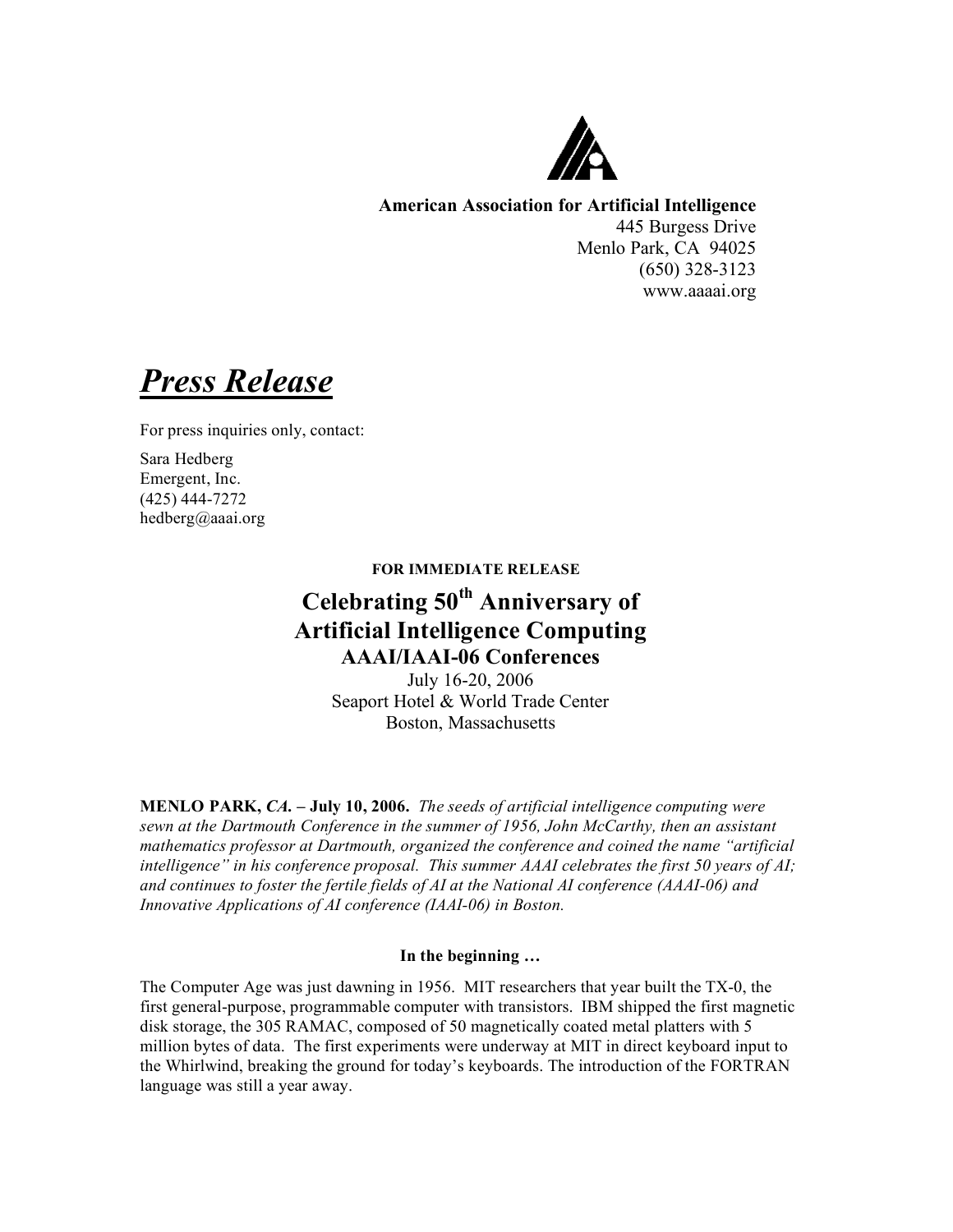"The summer conference, convened on the campus of Dartmouth College in Hanover, New Hampshire, brought together for the first time many of the early pioneers of cybernetics, automata and information theory, operations research, and game theory," according to the Software History Dictionary Project of the Charles Babbage Institute. "Attendees (of the Dartmouth Conference) adopted the following slogan as a starting point for their discussion, 'Every aspect of learning or any other feature of intelligence can in principle be so precisely described that a machine can be made to simulate it.' This statement has essentially remained the credo of artificial intelligence research ever since."

Allen Newell, Herbert Simon, and Clifford Shaw first publicly demonstrated their landmark Logic Theorist at the conference. Considered by many to be the first AI program, it was the first time a computer proved abstract statements rather than just performing specific calculations. The Logic Theorist could independently prove 32 of the 58 mathematical theorems in Bertrand Russell and Alfred North Whitehead's *Principia Mathematica*. It ran on the JOHNNIAC computer, created by John von Neumann.

The Dartmouth Conference attendees hypothesized (dreamed?) that much would be achieved in the field by 1970. For instance, a digital computer would become a chess grandmaster. In fact, it would take until 1997 to achieve this dream when IBM's Deep Blue beat then reigning World Chess Champion Garry Kasparov. Other dreams from the conference, like computers understanding spoken language, are still only partially realized.

## **AI today: ubiquitous and pervasive**

AI today is a very broad field encompassing a wide range of research and application endeavors from Abduction and Agents to Vision and the Web.<sup>2</sup> Over the past 50 years there has been tremendous progress in instantiating the dreams of the Dartmouth Conference. There have been the huge and highly visible AI wins like Deep Blue, and the recent victorious completion of the DARPA Grand Challenge by a Stanford University robotic vehicle.

Perhaps more important and far-reaching than the 'big wins' has been the steady, incremental progress of AI – from invention in the labs, to the crossover to early adopters, and finally fanning out into industry and everyday life. AI is ubiquitous. It is not always recognized how thoroughly AI is blended into the fabric of modern society – in space, on land, in water, and in cyberspace. For instance:

- Most electronic gadgets and home appliances today have fuzzy logic embedded to automatically fine tune their performance.
- Walk into many household superstores and you bump into displays of small robot vacuum cleaners.
- The management and operations of many of the largest chain stores in the U.S. are powered in part by rule based reasoning embedded into a software suite by entrepreneur Randy Fields, husband of cookie maven Mrs. Fields, company Park City Group.
- Any products you purchase that are imported by cargo ship to the U.S., travel U.S. waters more safely, efficiently and in a more environmentally sound manner due to an

<sup>&</sup>lt;sup>1</sup> Charles Babbage Institute, Software History Project, Dartmouth Conference of 1956, http://www.cbi.umn.edu/shp/entries/dartmouthconference.html

 $2^2$  For a topic listing of a very comprehensive AI library, see AAAI's AI Topics index http://www.aaai.org/AITopics/html/sitemap.html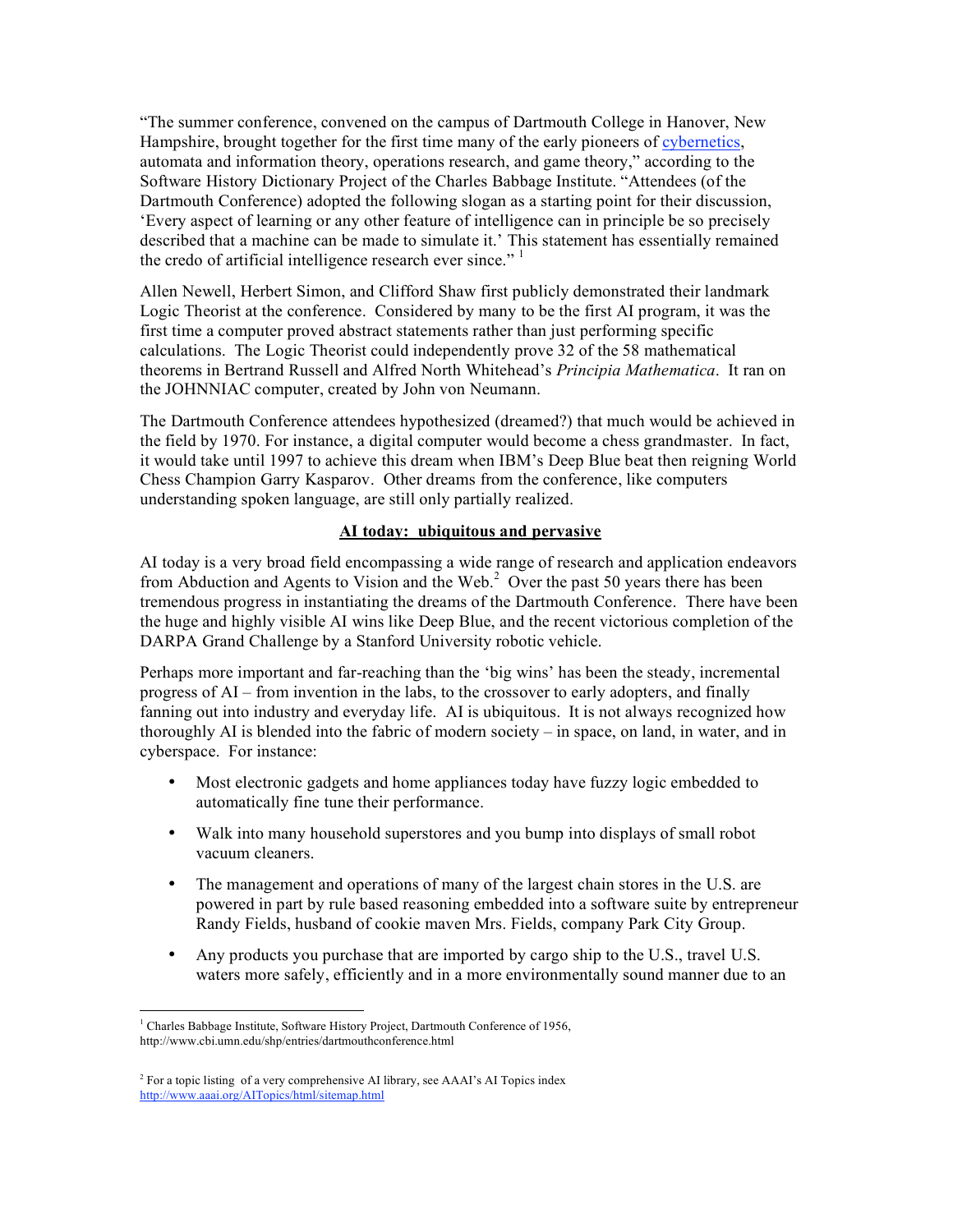intelligent monitoring system deployed by NOAA (the National Oceanic and Atmospheric Administration, and Northrop Grumman. 3

• For several years, NASDAQ has been using an AI-based data mining system that digs through between 8,500 and 18,000 newswire stories, approximately 1,000 quarterly and annual SEC filings from corporations, and evaluates price-volume models for 25,000 securities each day, identifying and linking "items of interest" that may warrant further investigation. The system has raised the red flag on a number of cases (including some very high profile, instantly recognizable cases) to the SEC and Justice Department for further investigation and/or prosecution.

Itemizing all of the intelligent applications now in use would take volumes. Indeed, many are not known outside the towers of industry, as corporations, government agencies, and others hold such information close to the vest to protect their "secret sauce" of competitive advantage.

An outstanding sampling of high-impact AI applications can be found in the 18 years of AAAI's Innovative Applications of AI conference proceedings. They demonstrate just how ubiquitous AI has become. This body of applications will be reviewed this summer by Neil Jacobstein, CEO of Teknowledge, in his IAAI-06 invited talk, "Electrifying Knowledge Work: 362 Innovative Applications of Artificial Intelligence 1989-2006."

The Innovative Applications winners this year are a strong testimonial to the contribution AI continues to make today, such as:

- IBM has saved over \$100 million over the past decade with an intelligent system which verifies hardware design prior to casting. It has been used in the development of numerous IBM Power processors, i/p-series servers, Cell and Microsoft's Xbox TM core processors and systems, and various processors of Apple computers.
- General Electric has saved \$44.5 million between 2000 and 2005 with an AI-based system to help the GE consumer appliances customer help desk answer customers' question.
- CombineNet (Pittsburgh, PA) created \$1.8 billion of hard-dollar savings on \$16 billion of sourcing from a system that augments traditional sourcing with electronic reverse auction and a quick tree search algorithm.

The technical conference (AAAI-06) points the way towards emerging trends in AI research, such as the many ways that AI researchers are working to make the World Wide Web more intelligent and responsive, and the advances researchers are making in robots.

The dreams and aspirations born 50 years ago are coming to fruition.

# # #

 $3$  Vafaie, Haleh and Carl Cecere, "CORMS AI: Decision Support System for Monitoring US Maritime Environment", Proceedings of Seventeenth Conference on Innovative Applications of AI 2005, p. 1499, AAAI Press, Menlo Park, CA.